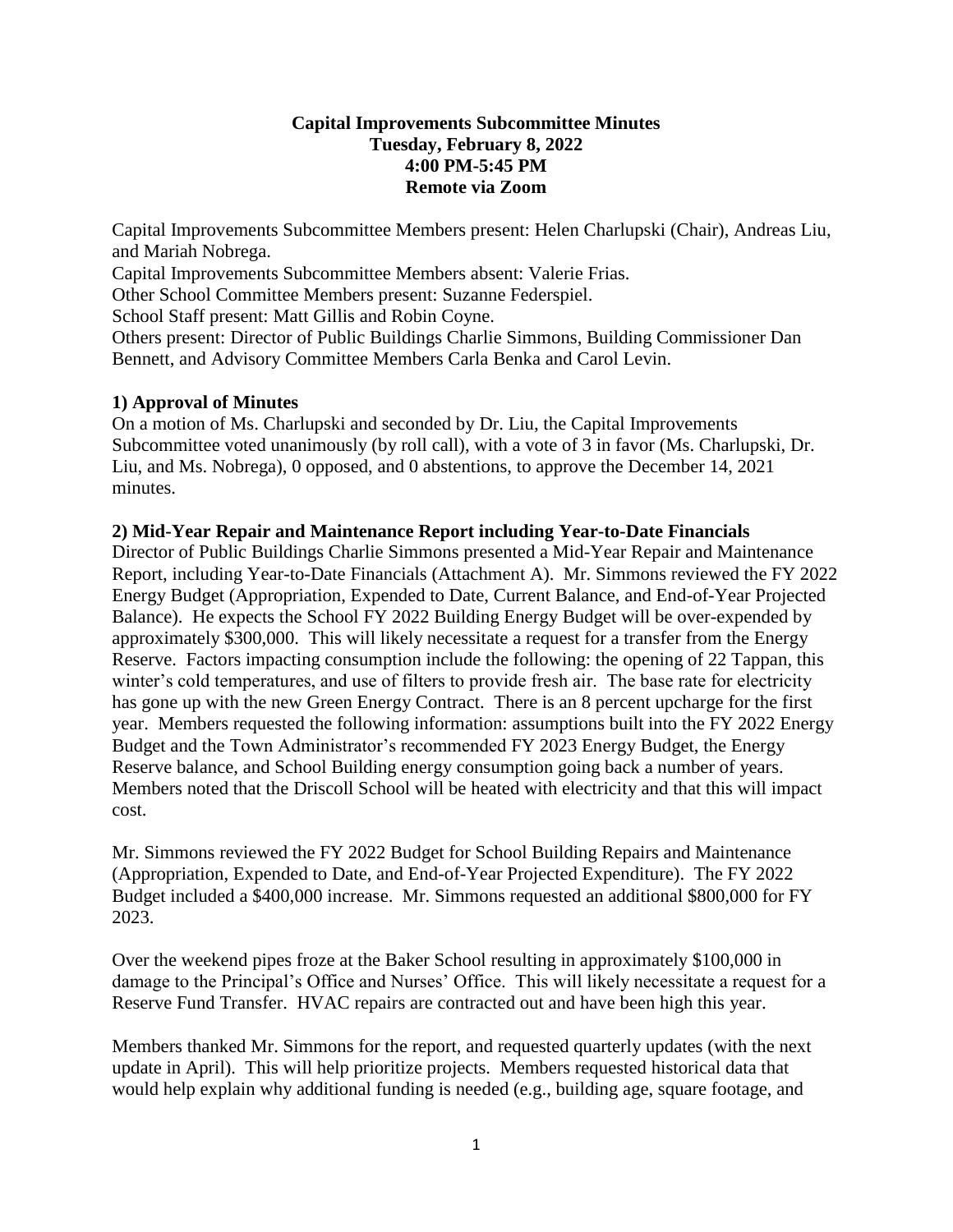hours of operation). Ms. Nobrega and Ms. Levin offered to help with data formatting/ presentation.

Participants discussed historical and projected funding (sources and amounts) for School Capital needs (including construction, renovation, and ongoing maintenance). Participants noted the importance of routine maintenance, the upcoming Pierce and Fire Station Projects, and the amount of money spent on leased space. The Mini Capital Improvements Program (CIP) was not funded for FY 2022. Members requested additional information on past/proposed allocations for Town/School Projects such as Americans with Disabilities Act (ADA) improvements (including breakdown between Town and School and whether there are balances).

### **3) Report on Last Months' Visits to Baker and Lincoln Schools**

Subcommittee members and Mr. Gillis shared their observations from the January 11, 2022 tours of the Lincoln and Baker Schools. The general consensus was that the Lincoln School is in good shape, but is in need of some cosmetic improvements (e.g., flooring, painting, refinishing of the woodwork), while the Baker School needs major work and should be included in the CIP as the next major project (after Driscoll and Pierce). The student population is currently 625, but will likely go up post-pandemic as students return to the District, and as new developments come on line. At one point (pre-pandemic), the Baker School housed 803 students. Building Commissioner Dan Bennett provided information about the building permit requests in the Baker area and Director of Operations Matt Gillis said he would check that against future enrollment assumptions. Serious thought needs to be given to how to make the Baker School more educationally appropriate. One suggestion was to remove the Auditorium fixed seating to make it a more flexible and useful space. Participants discussed whether other Town locations (e.g., Newbury College) could be used for school purposes. Subcommittee members requested an update on the status of potential funding for a Capital Master Plan.

The meeting adjourned at 5:45 PM.